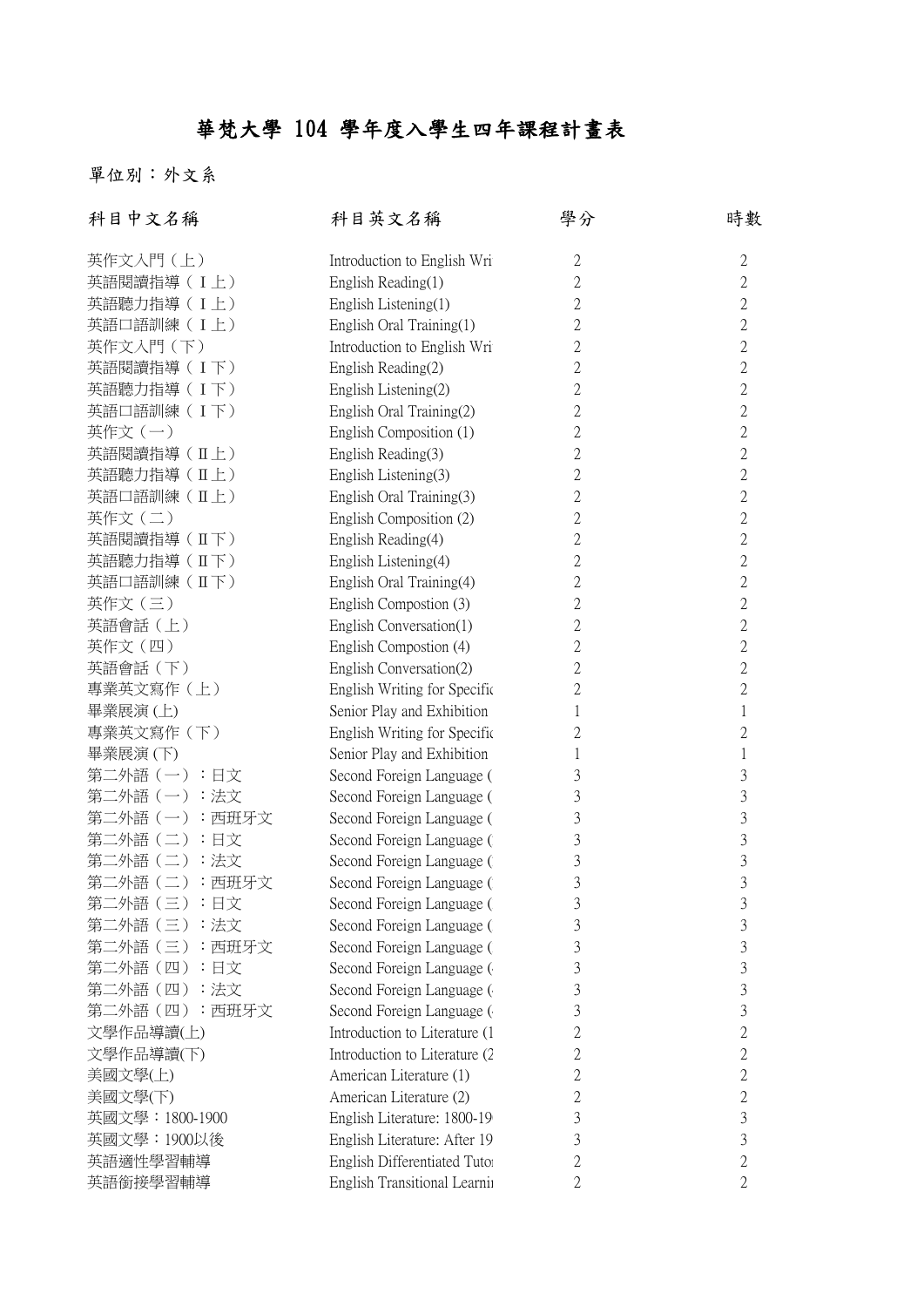| 語言學概論(上)        | Introduction to Linguistics ( | 3              | 3              |
|-----------------|-------------------------------|----------------|----------------|
| 檢定英文--全民英檢中級    | English Proficiency Evaluat   | $\overline{2}$ | $\overline{2}$ |
| 語言學概論(下)        | Introduction to Linguistics ( | 3              | 3              |
| 檢定英文--多益測驗      | English Proficiency Evaluat   | $\overline{2}$ | $\overline{2}$ |
| 英語指標學習輔導        | English Proficiency Test Tu   | $\overline{2}$ | $\overline{2}$ |
| 寓言              | Fable                         | 2              | $\overline{2}$ |
| 聖經選讀            | Selected Readings of the Bi   | $\overline{2}$ | $\overline{2}$ |
| 希臘與羅馬神話         | Greek and Roman Mytholog      | 2              | $\overline{2}$ |
| 佛教故事選讀          | Selected Readings of Buddh    | $\overline{2}$ | $\overline{2}$ |
| 西洋童話選讀          | Selected Readings of Weste    | $\overline{2}$ | $\overline{2}$ |
| 短篇小說選讀          | Selected Readings of Englis   | 2              | $\overline{c}$ |
| 科幻小說選讀          | Selected Readings of Scienc   | $\overline{2}$ | $\overline{2}$ |
| 英美青少年小說選讀       | Selected Readings of Young    | 2              | $\overline{c}$ |
| 奇幻文學選讀          | Selected Readings of Fantas   | $\overline{2}$ | $\overline{2}$ |
| 英文短詩選讀          | Selected Readings of Short    | $\overline{2}$ | $\overline{2}$ |
| 電影與文學           | Film and Literature           | 2              | $\overline{2}$ |
| 旅行文學選讀          | Selected Readings of Travel   | $\overline{2}$ | $\overline{2}$ |
| 環境文學選讀          | Selected Readings of Litera   | $\overline{2}$ | $\overline{2}$ |
| 音樂、戲劇與文學        | Music, Drama, and Literatu    | $\overline{2}$ | $\overline{2}$ |
| 西洋戲劇選讀          | Selected Readings of Weste    | $\overline{2}$ | $\overline{2}$ |
| 劇場表演的藝術         | Performing Art in Theatre     | $\overline{2}$ | $\overline{2}$ |
| 英語短戲表演          | Acting Short Plays in Englis  | $\overline{2}$ | $\overline{2}$ |
| 法國文化            | French Culture                | 2              | $\overline{c}$ |
| 日本文化            | Japanese Culture              | $\overline{2}$ | $\overline{2}$ |
| 不亦樂乎-英語歌曲學習     | Learning from English Song    | $\overline{2}$ | $\overline{2}$ |
| 時事英文            | English for Current Issues    | 2              | $\overline{2}$ |
| 英國文學分組討論(IL上)   | Group Discussion in Englisl   | 1              | 1              |
| 英國文學分組討論(II下)   | Group Discussion in English   | 1              |                |
| 全球化與文學 (上)      | Globalization Study and Lit   | 2              | $\overline{c}$ |
| 全球化與文學 (下)      | Globalization Study and Lit   | 2              | $\overline{c}$ |
| 電影研究概論          | The Introduction of Film St   | $\overline{2}$ | $\overline{2}$ |
| 電影、性別與文化        | Film, Gender and Culture      | 3              | 3              |
| 美式英文之文化溝通能力     | Cultural Communicative Cc     | $\overline{2}$ | C              |
| 世界童話選讀          | Selected Readings of World    | 2              | $\overline{c}$ |
| 亞裔美國文化與認同       | Asian American Culture and    | $\overline{2}$ | $\overline{c}$ |
| 亞裔美國文化與種族       | Asian American Culture and    | 2              | $\overline{2}$ |
| 電影分析實務          | Film Analysis in Practice     | 3              | 3              |
| 兒童文學            | Children Literature and Pict  |                | $\overline{c}$ |
| 法國文學            | French Literature             | 2              |                |
|                 |                               | 2              | $\overline{2}$ |
| 西洋文學理論與實踐(上)    | Western Literary Theory an    | 2              | $\overline{2}$ |
| 西洋文學理論與實踐(下)    | Western Literary Theory an    | 2              | $\overline{c}$ |
| 詩與意境            | Poetry and Vision             | $\overline{2}$ | $\overline{c}$ |
| 美國原住民小說與文化創意產品  | Native American Novels an     | $\overline{2}$ | $\overline{c}$ |
| 英國文學: 1660以前    | English Literature: Before 1  | 3              | 3              |
| 英國文學: 1660-1800 | English Literature: 1660-18   | 3              | 3              |
| 中英翻譯(上)         | Chinese-English Translatior   | 2              | $\overline{2}$ |
| 中英翻譯(下)         | Chinese-English Translatior   | 2              | $\overline{c}$ |
| 中英口譯(上)         | Chinese-English Oral Interp   | $\overline{2}$ | $\overline{c}$ |
| 中英口譯(下)         | Chinese-English Oral Interp   | 2              | $\overline{2}$ |
| 英語演說            | Speech in English             | 2              | 2              |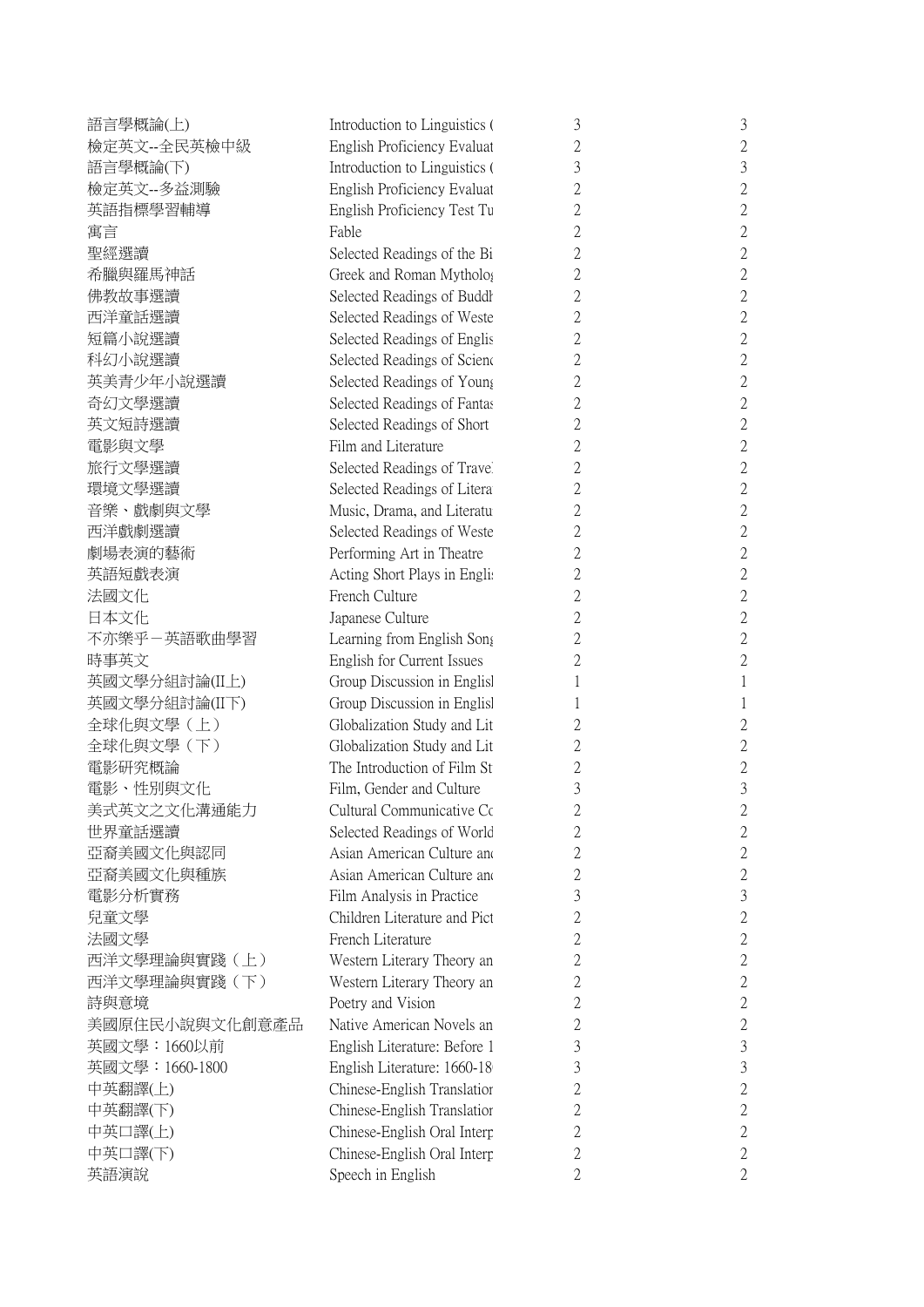| 英語辯論                                         | Debate in English             | $\mathbf{2}$   | $\overline{2}$ |
|----------------------------------------------|-------------------------------|----------------|----------------|
| 新聞英語實務                                       | Journalistic English in Pract | $\overline{2}$ | $\overline{c}$ |
| 電影英文(上)                                      | English in Cinema(1)          | $\mathfrak{2}$ | $\overline{c}$ |
| 電影英文 (下)                                     | English in Cinema(2)          | $\mathfrak{2}$ | $\overline{2}$ |
| 數位科技英文                                       | Technology English            | $\overline{2}$ | $\overline{c}$ |
| 電腦網路與文化(上)                                   | Cyberculture (1)              | $\mathfrak{2}$ | $\overline{2}$ |
| 電腦網路與文化 (下)                                  | Cyberculture (2)              | $\mathfrak{2}$ | $\overline{2}$ |
| 國際遊學一日本大阪YWCA專門學杉International Tour Study: O |                               | $\mathfrak{2}$ | $\overline{2}$ |
| 國際遊學一美國路易斯克拉克州立唱International Tour Study: A  |                               | 2              | $\overline{2}$ |
| 英語發音練習                                       | English Pronunciation Pract   | $\overline{2}$ | $\overline{2}$ |
| 創意寫作 (上)                                     | Creative Writing (1)          | $\mathfrak{2}$ | $\overline{2}$ |
| 創意寫作 (下)                                     | Creative Writing $(2)$        | $\overline{2}$ | $\overline{c}$ |
| 電腦輔助語言學習                                     | Computer Assisted Languag     | $\mathfrak{2}$ | $\overline{c}$ |
| 科技英文寫作                                       | Technical Writing in Englis   | $\mathfrak{2}$ | $\overline{2}$ |
| 英文報紙解讀                                       | English Newspaper Reading     | $\overline{2}$ | $\overline{2}$ |
| 進階英語發音訓練                                     | <b>Advanced Pronunciation</b> | 2              | $\overline{2}$ |
| 原住民文化及自然生態導覽                                 | Indigenous Culture and Eco    | 3              | 3              |
| 檢定英文-托福測驗-IBT                                | English Proficiency Evaluat   | $\mathfrak{2}$ | $\overline{c}$ |
| 檢定英文-托福IBT測驗:閱讀                              | English Proficiency Evaluat   | $\overline{2}$ | $\overline{2}$ |
|                                              |                               |                |                |
| 檢定英文-托福IBT測驗:聽力                              | English Proficiency Evaluat   | $\mathfrak{2}$ | $\overline{2}$ |
| 檢定英文-托福IBT測驗:口說                              | English Proficiency Evaluat   | $\mathfrak{2}$ | $\overline{2}$ |
| 檢定英文-托福IBT測驗:寫作                              | English Proficiency Evaluat   | 2              | $\overline{2}$ |
| 校園生活與學術環境英語概論                                | English for Academic Envir    | 2              | $\overline{c}$ |
| 本土文化英語導覽                                     | English Guided Tour of Loc    | $\mathfrak{2}$ | $\overline{2}$ |
| 環境紀錄片                                        | Environmental Documentar      | $\mathfrak{2}$ | $\overline{c}$ |
| 職場英文會話                                       | Effective Conversation at W   | $\mathfrak{2}$ | $\overline{2}$ |
| 職場英文寫作                                       | Effective Writing at Work     | $\overline{2}$ | $\overline{2}$ |
| 商業文摘                                         | <b>Business Digest</b>        | $\mathfrak{2}$ | $\overline{2}$ |
| 觀光英文(上)                                      | Tourist English (1)           | $\mathfrak{2}$ | $\overline{2}$ |
| 觀光英文(下)                                      | Tourist English (2)           | $\mathfrak{2}$ | $\overline{2}$ |
| 秘書英文(上)                                      | English for Secretaries (1)   | $\overline{2}$ | $\overline{2}$ |
| 秘書英文(下)                                      | English for Secretaries (2)   | 2              | $\overline{c}$ |
| 展場英文(上)                                      | Exhibition English (1)        | $\mathbf{c}$   | $\mathbf{c}$   |
| 展場英文(下)                                      | Exhibition English (2)        | $\sqrt{2}$     | $\overline{2}$ |
| 影視翻譯                                         | Subtitle Translation          | $\mathfrak{2}$ | $\overline{c}$ |
| TQC--專業英文秘書電腦技能                              | Computer Skills for Profess   | $\mathfrak{2}$ | $\overline{2}$ |
| 職場英語口語訓練                                     | English Oral Communicatio     | 2              | $\overline{c}$ |
| 英文行銷概論                                       | Marketing in English          | 2              | $\overline{2}$ |
| 兒童美語教學(上)                                    | Teaching Children's English   | 2              | $\overline{2}$ |
| 兒童美語教學(下)                                    | Teaching Children's English   | 2              | $\overline{c}$ |
| 應用語言學與語言教學(上)                                | Applied Linguistics and Lar   | $\overline{2}$ | $\overline{2}$ |
| 應用語言學與語言教學 (下)                               | Applied Linguistics and Lar   | 2              | $\overline{c}$ |
| 英語習得(上)                                      | English Language Acquisiti    | $\mathfrak{2}$ | $\overline{2}$ |
| 英語習得 (下)                                     | English Language Acquisiti    | 2              | $\overline{c}$ |
| 英語教材與教學法(上)                                  | English Teaching Method a     | 2              | $\mathbf{2}$   |
|                                              |                               |                |                |
| 英語教材與教學法(下)                                  | English Teaching Method a     | 2              | $\overline{2}$ |
| 英語測驗評量方法                                     | Test and Measurement of E     | 2              | $\overline{c}$ |
| 教材理論                                         | Curriculum Theory             | $\overline{2}$ | $\overline{2}$ |
| 因材施教法                                        | Differentiated Instruction    | 2              | $\overline{2}$ |
| 英語教學實習(上)                                    | English Teaching Practicum    | 2              | 2              |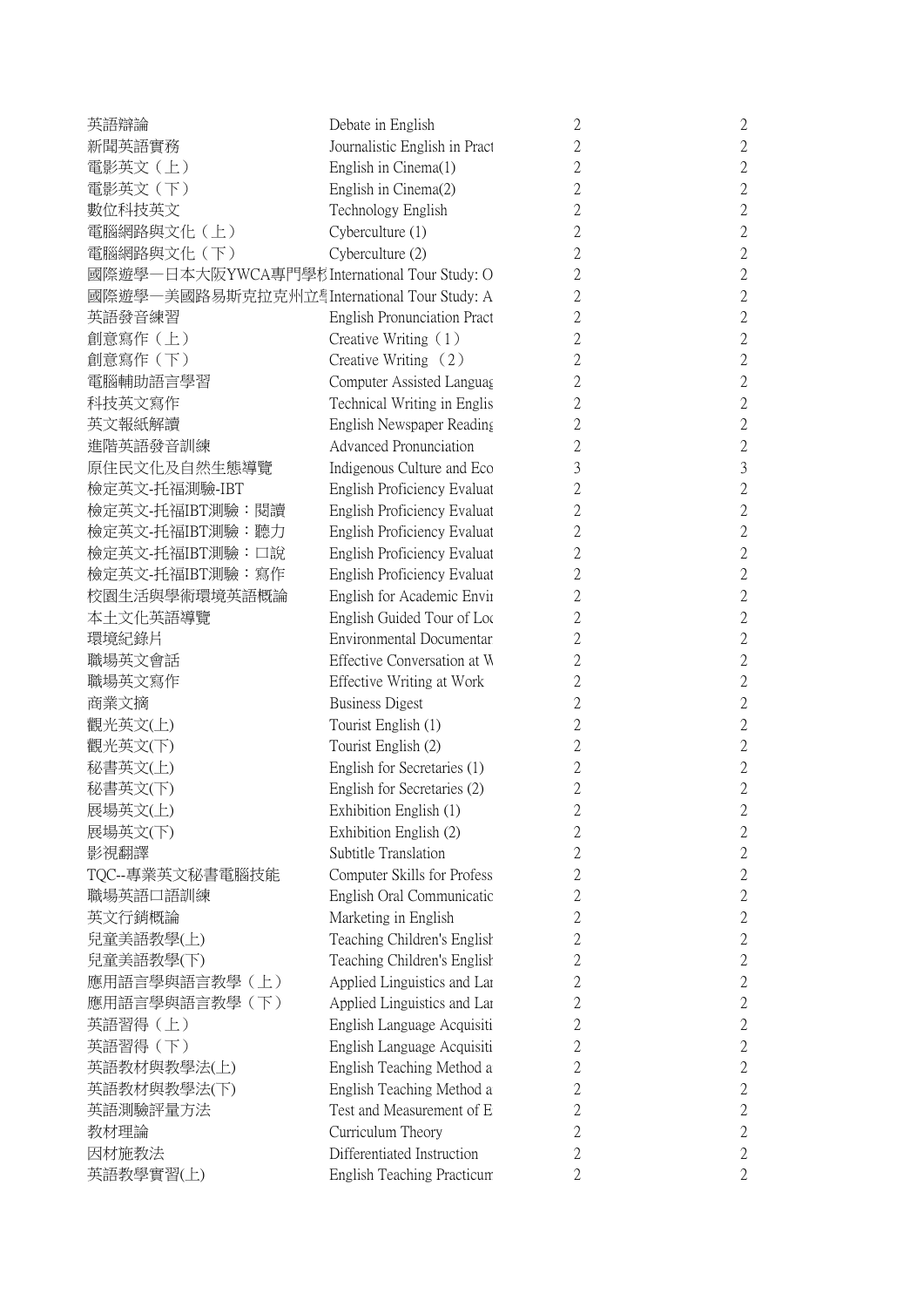| English Teaching Practicum  |                  |
|-----------------------------|------------------|
| Developmental Psychology    | 2                |
| Special Education and Learn | $\mathcal{L}$    |
| Entrepreneurial Project     | $\left( \right)$ |
| Advanced Entrepreneurial F  | $\left( \right)$ |
| Social Movements and Net    | $\mathcal{L}$    |
| Creative Cultural Design an | $\mathcal{L}$    |
| Hung Lou Meng and Creati    | $\mathcal{L}$    |
| Social Movements Work Ca    | $\mathcal{L}$    |
| Cultural and Creative Work  | $\mathcal{L}$    |
|                             |                  |

畢業條件說明: 1.最低畢業學分 總數:128學分 **(**中五生 **144**學分)

(1)校訂必修:20學分,專業必修:72 學分。

(2)修讀所屬學院內開設之院級學程課程,至多承認同一學程其應修畢學分數。

(3)修讀非上述說明之其他教學單位開設之課程,得承認10學分(含體育選修課程承認2學分) (4)本學年度入學生四年應修課程以本表為主,爾後課表若有新增選修科目不及於此增列者 為其畢業學分。除本表外,各教學單位尚有規定者,表件另附。

## 2.通過英語能力檢定考試:

(1)修業期間應通過多益測驗600分或全民英檢中級複試(初試測驗成績總和達180分,且其中 績不低於80分)或中高級初試(測驗成績總和達160分,且其中任一項成績不低於72分)或其他 級之英語力檢定考試。

 $(2)$ 曾參加上述測驗但未通過者,可選修語言中心開設之「英語指標輔導Ⅰ、Ⅱ」課程,通 核則視同通過英語能力檢定考試。

承辦人員用印 單位主管用印

系課程委員會用印 院課程委員會用印

1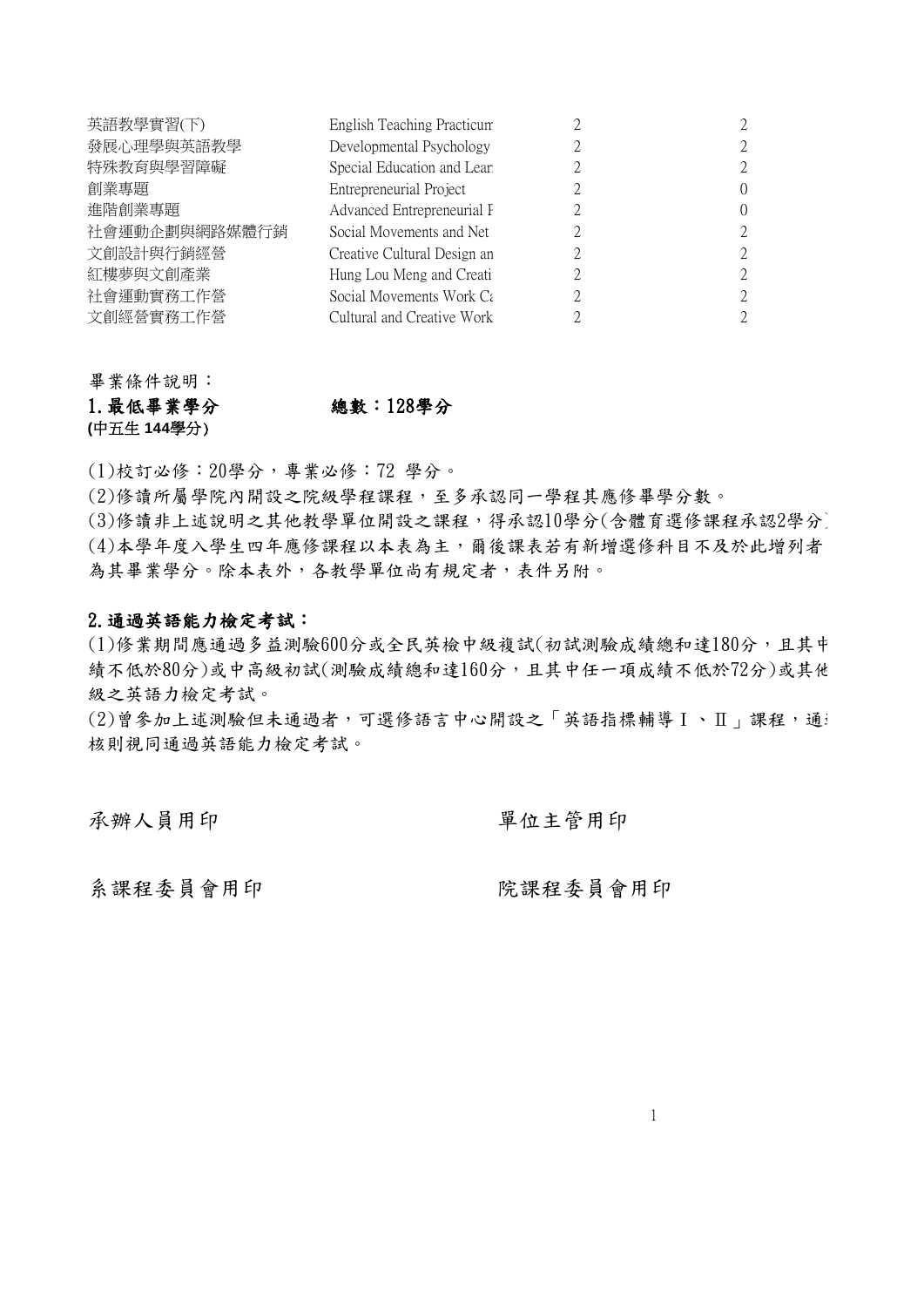| 修別 | 先修課程       | 備註                                 |
|----|------------|------------------------------------|
| 必  |            | 英語語文能力 核心課程所有學生必修                  |
| 必  |            | 英語語文能力 核心課程所有學生必修                  |
| 必  |            | 英語語文能力 核心課程所有學生必修                  |
| 必  |            | 英語語文能力 核心課程所有學生必修                  |
| 必  |            | 英語語文能力 核心課程所有學生必修                  |
| 必  |            | 英語語文能力 核心課程所有學生必修                  |
| 必  |            | 英語語文能力 核心課程所有學生必修                  |
| 必  |            | 英語語文能力 核心課程所有學生必修                  |
| 必  |            | 英語語文能力 核心課程所有學生必修                  |
| 必  |            | 英語語文能力 核心課程所有學生必修                  |
| 必  |            | 英語語文能力 核心課程所有學生必修                  |
| 必  |            | 英語語文能力 核心課程所有學生必修                  |
| 必  | 英作文(一)     | 英語語文能力 核心課程所有學生必修                  |
| 必  |            | 英語語文能力 核心課程所有學生必修                  |
| 必  |            | 英語語文能力 核心課程所有學生必修                  |
| 必  |            | 英語語文能力 核心課程所有學生必修                  |
| 必  | 英作文(二)     | 英語語文能力 核心課程所有學生必修                  |
| 必  |            | 英語語文能力 核心課程所有學生必修                  |
| 必  | 英作文(三)     | 英語語文能力 核心課程所有學生必修                  |
| 必  |            | 英語語文能力 核心課程所有學生必修                  |
| 必  |            | 英語語文能力 核心課程所有學生必修                  |
| 必  |            | 英語語文能力 核心課程所有學生必修                  |
| 必  |            | 英語語文能力 核心課程所有學生必修                  |
| 必  |            | 英語語文能力 核心課程所有學生必修                  |
| 必  |            | 第二外語 所有學生必修 語言種類需相同,必修             |
| 必  |            | 第二外語 所有學生必修 語言種類需相同,必修同            |
| 必  |            | 第二外語 所有學生必修 語言種類需相同,必修同            |
| 必  | 第二外語(一):日文 | 第二外語 所有學生必修 語言種類需相同,必修ī            |
| 必  |            | 第二外語(一):法文 第二外語 所有學生必修 語言種類需相同,必修『 |
| 必  |            | 第二外語(一):西班5第二外語 所有學生必修 語言種類需相同,必修『 |
| 必  |            | 第二外語(二):日文 第二外語 所有學生必修 語言種類需相同,必修『 |
| 必  |            | 第二外語(二):法文 第二外語 所有學生必修 語言種類需相同,必修『 |
| 必  |            | 第二外語(二):西班5第二外語 所有學生必修 語言種類需相同,必修『 |
| 必  |            | 第二外語(三):日文 第二外語 所有學生必修 語言種類需相同,必修『 |
| 必  |            | 第二外語(三):法文 第二外語 所有學生必修 語言種類需相同,必修『 |
| 必  |            | 第二外語(三):西班5第二外語 所有學生必修 語言種類需相同,必修『 |
| 必  |            | 文學與文化背景 所有學生必修                     |
| 必  |            | 文學與文化背景 所有學生必修                     |
| 必  |            | 文學與文化背景 所有學生必修                     |
| 必  |            | 文學與文化背景 所有學生必修                     |
| 必  |            | 文學與文化背景 所有學生必修                     |
| 必  |            | 文學與文化背景 所有學生必修                     |
| 選  |            | 英語語文能力 銜接或補救課程 (新生學測或指考            |
| 選  |            | 英語語文能力 銜接或補救課程 (新生學測或指考            |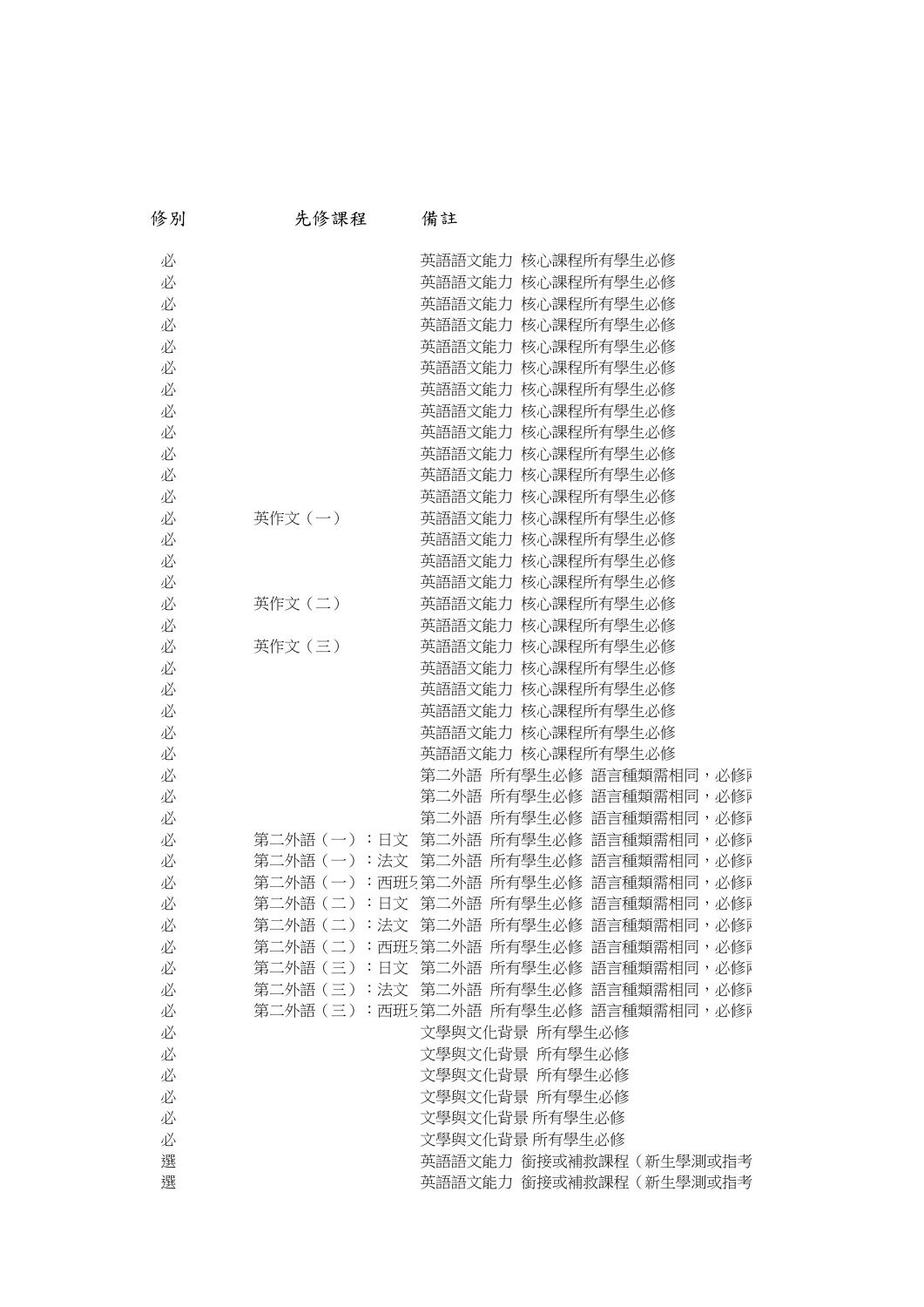| 選 | 英語語文能力 核心課程(T1-2、T2-1、T2-2必修) |
|---|-------------------------------|
| 選 | 英語語文能力 補救課程                   |
| 選 | 英語語文能力 核心課程(T1-2、T2-1、T2-2必修) |
| 選 | 英語語文能力 補救課程                   |
| 選 |                               |
| 選 | 文學與文化背景 每學期至少選修一科             |
| 選 | 文學與文化背景 每學期至少選修一科             |
| 選 | 文學與文化背景 每學期至少選修一科             |
| 選 | 文學與文化背景 每學期至少選修一科             |
| 選 | 文學與文化背景 每學期至少選修一科             |
| 選 | 文學與文化背景 每學期至少選修一科             |
| 選 | 文學與文化背景 每學期至少選修一科             |
| 選 | 文學與文化背景 每學期至少選修一科             |
| 選 | 文學與文化背景 每學期至少選修一科             |
| 選 | 文學與文化背景 每學期至少選修一科             |
| 選 | 文學與文化背景 每學期至少選修一科             |
|   |                               |
| 選 | 文學與文化背景 每學期至少選修一科             |
| 選 | 文學與文化背景 每學期至少選修一科             |
| 選 | 文學與文化背景 每學期至少選修一科             |
| 選 | 文學與文化背景 每學期至少選修一科             |
| 選 | 文學與文化背景 每學期至少選修一科             |
| 選 | 文學與文化背景 每學期至少選修一科             |
| 選 | 文學與文化背景 每學期至少選修一科             |
| 選 | 文學與文化背景 每學期至少選修一科             |
| 選 | 文學與文化背景 每學期至少選修一科             |
| 選 | 文學與文化背景 每學期至少選修一科             |
| 選 | 文學與文化背景 每學期至少選修一科             |
| 選 | 文學與文化背景 每學期至少選修一科             |
| 選 | 文學與文化背景 每學期至少選修一科             |
| 選 | 文學與文化背景                       |
| 選 | 文學與文化背景 每學期至少選修一科             |
| 選 | 文學與文化背景 每學期至少選修一科             |
| 選 | 文學與文化背景 每學期至少選修一科             |
| 選 | 文學與文化背景                       |
| 選 | 文學與文化背景                       |
| 選 | 文學與文化背景                       |
| 選 | 文學與文化背景                       |
| 選 | 文學與文化背景                       |
| 選 | 文學與文化背景                       |
| 選 | 文學與文化背景                       |
| 選 | 文學與文化背景                       |
| 選 | 文學與文化背景                       |
| 選 | 文學與文化背景                       |
| 選 | 文學與文化背景 (T2-1必修)              |
| 選 | 文學與文化背景 (T2-1必修)              |
| 選 | 專業英文 (共同選修)                   |
| 選 | 專業英文 (共同選修)                   |
| 選 | 專業英文 (共同選修)                   |
| 選 | 專業英文 (共同選修)                   |
| 選 | 專業英文 (共同選修)                   |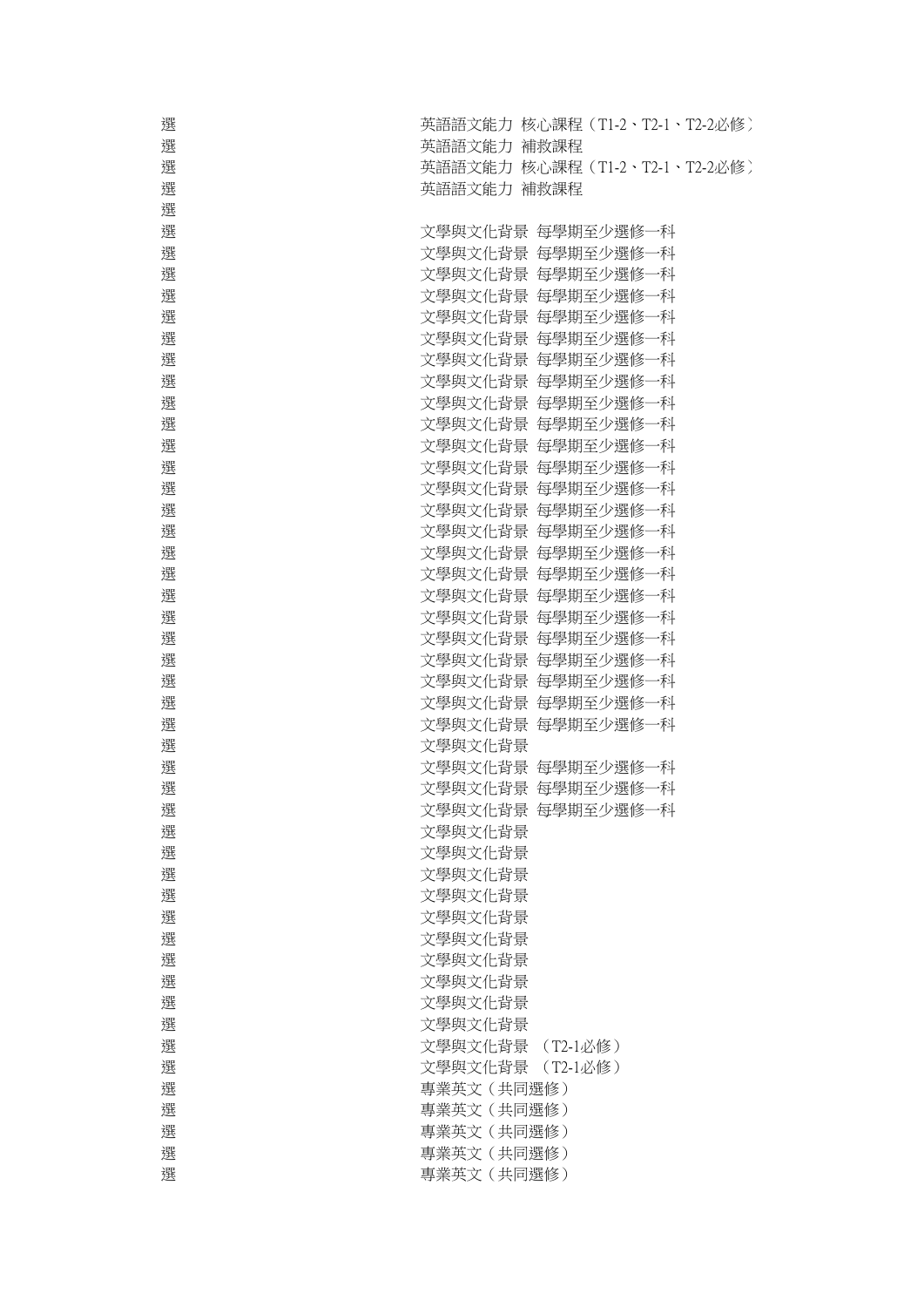| 選 | 專業英文 (共同選修)          |               |
|---|----------------------|---------------|
| 選 | 專業英文 (共同選修)          |               |
| 選 | 專業英文 (共同選修)          |               |
| 選 | 專業英文 (共同選修)          |               |
| 選 | 專業英文 (共同選修)          |               |
| 選 | 專業英文 (共同選修)          |               |
| 選 | 專業英文 (共同選修)          |               |
| 選 | 專業英文 (共同選修)          |               |
| 選 | 專業英文 (共同選修)          |               |
| 選 | 專業英文 (共同選修)          |               |
| 選 | 專業英文(共同選修)           |               |
| 選 | 專業英文(共同選修)           |               |
| 選 | 專業英文(共同選修)           |               |
| 選 | 專業英文(共同選修)           |               |
| 選 | 專業英文(共同選修)           |               |
| 選 | 專業英文(共同選修)           |               |
| 選 | 專業英文(共同選修)           |               |
| 選 | 專業英文(共同選修)           |               |
| 選 | 專業英文(共同選修)           |               |
| 選 | 專業英文(共同選修)           |               |
| 選 | 專業英文(共同選修)           |               |
| 選 | 專業英文(共同選修)           |               |
| 選 | 專業英文(共同選修)           |               |
| 選 | 專業英文(共同選修)           |               |
| 選 | 專業英文(共同選修)           |               |
| 選 | 專業英文 (職場英語)          | T1-1建議選修      |
| 選 | 專業英文 (職場英語)          | T1-1建議選修      |
| 選 | 專業英文 (職場英語)          | T1-1建議選修      |
| 選 | 專業英文 (職場英語)          | T1-1建議選修      |
| 選 | 專業英文 (職場英語)          | T1-1建議選修      |
| 選 | 專業英文(職場英語)           | T1-1建議選修      |
| 選 | 專業英文 (職場英語)          | T1-1建議選修      |
| 選 | 專業英文 (職場英語)          | T1-1建議選修      |
| 選 | 專業英文 (職場英語)          | T1-1建議選修      |
| 選 | 專業英文 (職場英語)          | T1-1建議選修      |
| 選 | 專業英文 (職場英語)          | T1-1建議選修      |
| 選 | 專業英文(職場英語) T1-1 建議選修 |               |
| 選 | 專業英文(職場英語) T1-1 建議選修 |               |
| 選 | 專業英文 (英語教學)          |               |
|   |                      | T1-2、T2-2建議選修 |
| 選 | 專業英文 (英語教學)          | T1-2、T2-2建議選修 |
| 選 | 專業英文 (英語教學)          | T1-2、T2-2建議選修 |
| 選 | 專業英文 (英語教學)          | T1-2、T2-2建議選修 |
| 選 | 專業英文 (英語教學)          | T1-2、T2-2建議選修 |
| 選 | 專業英文 (英語教學)          | T1-2、T2-2建議選修 |
| 選 | 專業英文 (英語教學)          | T1-2、T2-2建議選修 |
| 選 | 專業英文 (英語教學)          | T1-2、T2-2建議選修 |
| 選 | 專業英文 (英語教學)          | T1-2、T2-2建議選修 |
| 選 | 專業英文(英語教學)           | T1-2、T2-2建議選修 |
| 選 | 專業英文 (英語教學)          | T1-2、T2-2建議選修 |
| 選 | 專業英文 (英語教學)          | T1-2、T2-2建議選修 |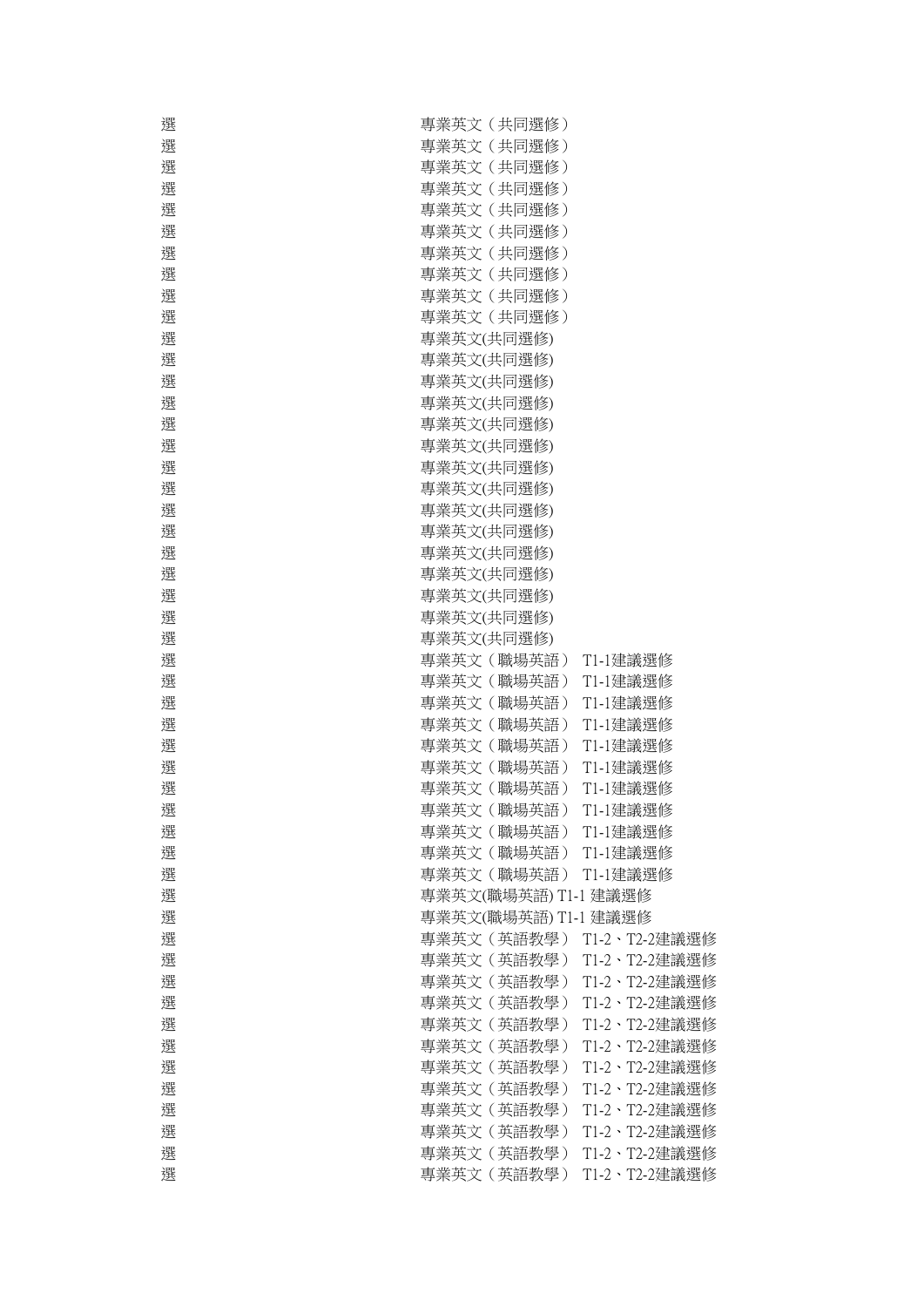| 選 | 專業英文(英語教學) T1-2、T2-2建議選修 |  |
|---|--------------------------|--|
| 選 | 專業英文(英語教學) T1-2、T2-2建議選修 |  |
| 選 | 專業英文(英語教學) T1-2、T2-2建議選修 |  |
| 選 |                          |  |
| 選 |                          |  |
| 選 | 產業與社會創新學院                |  |
| 選 | 產業與社會創新學院                |  |
| 選 | 產業與社會創新學院                |  |
| 選 | 產業與社會創新學院                |  |
| 選 | 產業與社會創新學院                |  |
|   |                          |  |

)為畢業學分。 (4) 木承認

'任一項成 ) 公同等

過課程考

2015/6/17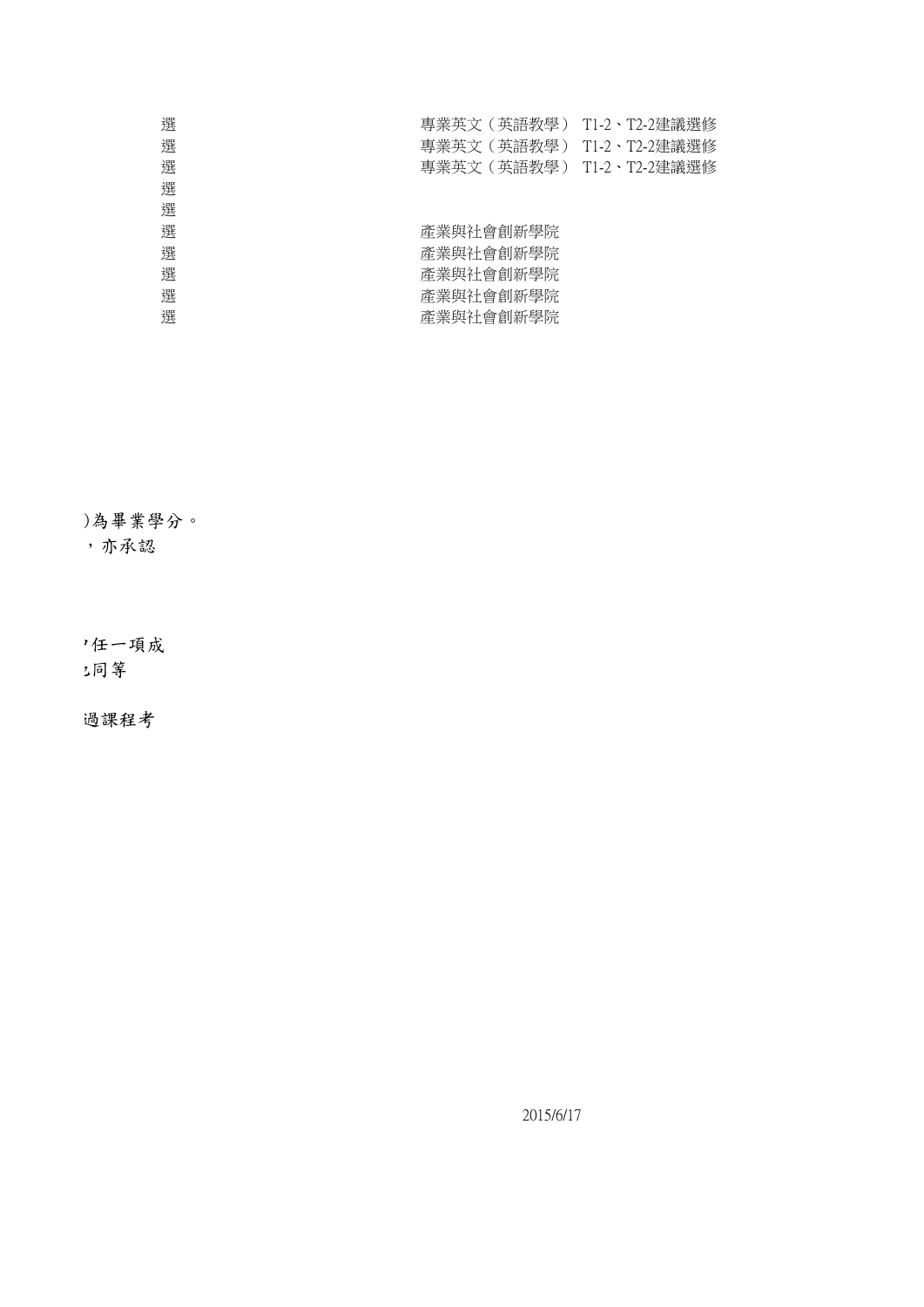英語科後30%必選(灌檔)) 英語科後30%必選(灌檔))

兩年。 兩年。 雨年。 兩年。

兩年。

兩年。

瓦年。

兩年。

兩年。

兩年。

雨年。

兩年。